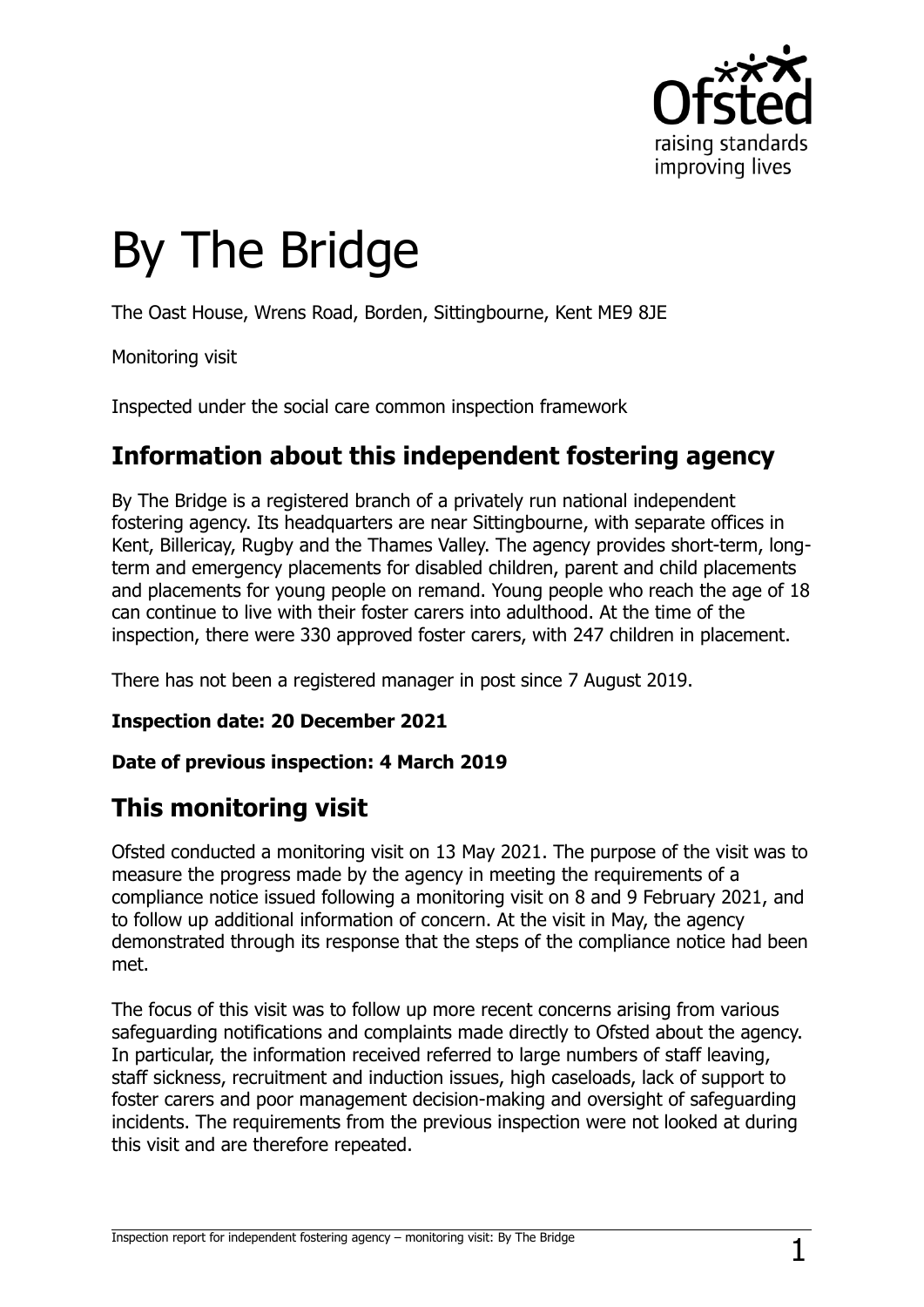

Since the last monitoring visit, in May 2021, the agency has continued to experience a high turnover of staff in one of its offices. According to staff records, the reasons for this vary but, in some cases, the turnover reflects a breakdown in employee relations. Because of this, experienced temporary staff are being used to cover the vacancies while new staff are being recruited.

Plans are already in place to fill some of the vacancies by the end of January 2022. However, new staff will continue to be appointed throughout the year to address any ongoing shortfalls in staffing. As a result of the turnover, social workers' caseloads are slightly above the agency's average levels. Senior managers recognise that this is not ideal and they are working hard to stabilise the agency to avoid any further disruption in staffing.

The impact of some key staff leaving to work at another agency has led to some foster carers also deciding to move to that agency. Senior managers are working closely with the new agency to minimise disruption and to ensure that the correct protocols are followed. This includes sharing all relevant information. If concerns have arisen regarding standards of care, these are resolved before transfer.

Staff sickness and, in part, COVID-19, have recently had an impact on the completion of induction and the frequency of supervision for some staff. Senior managers are aware of this and have plans in place to address this immediately. One senior member of staff told inspectors that, while they had not received formal supervision since starting, they were in regular contact with senior managers for support. The weaknesses in induction and supervision processes mean that opportunities are missed to ensure that new staff are clear about their role and task. A requirement has been made to address this.

Over the past seven months, senior managers have continued to put the learning from previous monitoring visits into practice. The new quality assurance manager is building on the work started by their predecessor. The safeguarding arrangements in the agency are multi-layered. Senior managers maintain good oversight and, as a result, children receive immediate support when necessary. The overall safeguarding system is continually evolving. Incidents are now being reported to Ofsted in a more timely way, and work continues with regard to improving the quality of information provided.

Ofsted will continue to monitor the agency through further inspection activities. We will pay particular attention to the agency's leadership and management arrangements and placement decisions during this ongoing period of instability.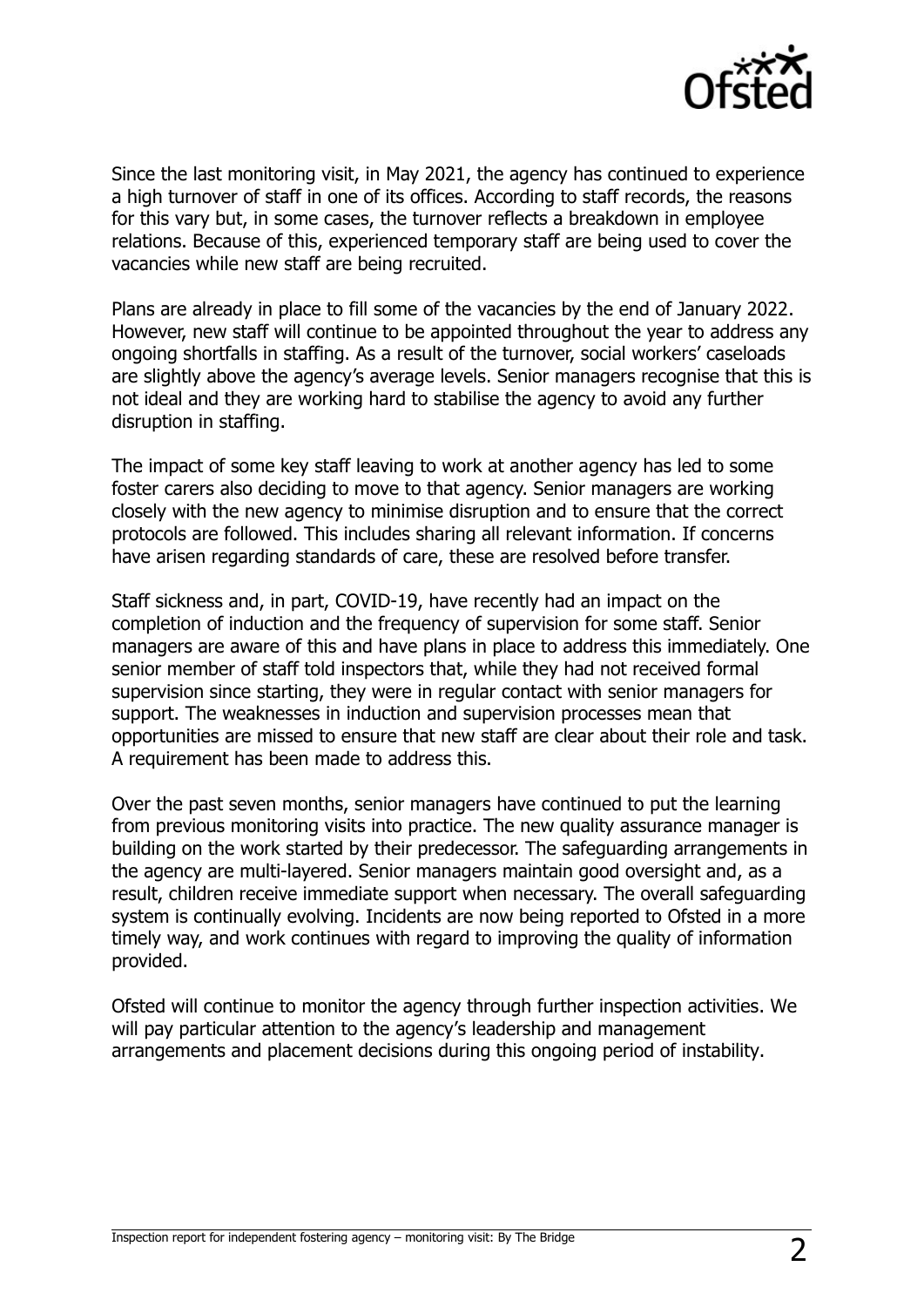

# **What does the independent fostering agency need to do to improve?**

### **Statutory requirements**

This section sets out the actions that the registered person(s) must take to meet the Care Standards Act 2000, Fostering Services (England) Regulations 2011 and the national minimum standards. The registered person(s) must comply within the given timescales.

| <b>Requirement</b>                                                                                                                                                                                                                                    | Due date        |
|-------------------------------------------------------------------------------------------------------------------------------------------------------------------------------------------------------------------------------------------------------|-----------------|
| The fostering service provider must not-                                                                                                                                                                                                              | 31 January 2022 |
| employ a person to work for the purposes of the fostering<br>service unless that person is fit to do so, or                                                                                                                                           |                 |
| allow a person to whom paragraph (2) applies, to work for<br>the purposes of the fostering service unless that person is fit<br>to do so.                                                                                                             |                 |
| This paragraph applies to any person who is employed, other<br>than by the fostering service provider, in a position in which<br>that person may in the course of their duties have regular<br>contact with children placed by the fostering service. |                 |
| For the purposes of paragraph $(1)$ , a person is not fit to work<br>for the purposes of a fostering service unless that person-                                                                                                                      |                 |
| is of integrity and good character,                                                                                                                                                                                                                   |                 |
| has the qualifications, skills and experience necessary for the<br>work they are to perform,                                                                                                                                                          |                 |
| is physically and mentally fit for the work they are to<br>perform,                                                                                                                                                                                   |                 |
| and full and satisfactory information is available in relation to<br>that person in respect of each of the matters specified in<br>Schedule 1.<br>(Regulation 20 $(1)(a)(b)(2)(3)(a)(b)(c)$ )                                                         |                 |
| The registered person in respect of an independent fostering<br>agency must ensure that-                                                                                                                                                              | 31 January 2022 |
| the welfare of children placed or to be placed with foster<br>parents is safeguarded and promoted at all times.<br>(Regulation 11(a))                                                                                                                 |                 |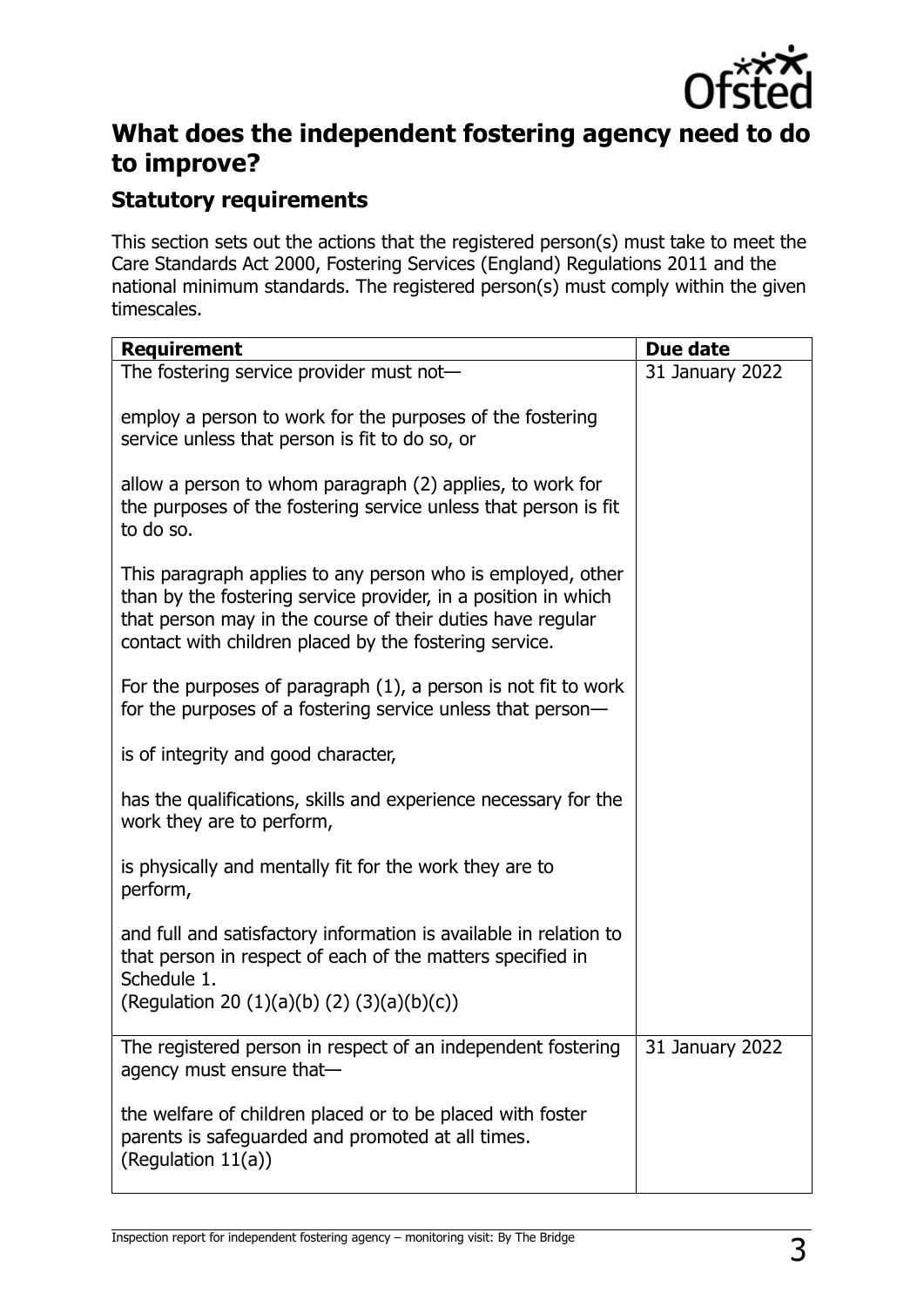

| The fostering service provider must prepare and implement a<br>written policy which-                                                                                                                                                                                                 | 31 January 2022 |
|--------------------------------------------------------------------------------------------------------------------------------------------------------------------------------------------------------------------------------------------------------------------------------------|-----------------|
| is intended to safeguard children placed with foster parents<br>from abuse or neglect and                                                                                                                                                                                            |                 |
| sets out the procedure to be followed in the event of any<br>allegation of abuse or neglect.                                                                                                                                                                                         |                 |
| The procedure under paragraph $(1)(b)$ must, subject to<br>paragraph (4), provide in particular for-                                                                                                                                                                                 |                 |
| liaison and co-operation with any local authority which is, or<br>may be, making child protection enquiries in relation to any<br>child placed by the fostering service provider,                                                                                                    |                 |
| the prompt referral to the area authority of any allegation of<br>abuse or neglect affecting any child placed by the fostering<br>service provider,                                                                                                                                  |                 |
| notification of the instigation and outcome of any child<br>protection enquiries involving a child placed by the fostering<br>service provider, to the Chief Inspector,                                                                                                              |                 |
| written records to be kept of any allegation of abuse or<br>neglect, and of the action taken in response,                                                                                                                                                                            |                 |
| consideration to be given to the measures which may be<br>necessary to protect children placed with foster parents<br>following an allegation of abuse or neglect.                                                                                                                   |                 |
| In this regulation "child protection enquiries" means any<br>enquiries carried out by a local authority in the exercise of<br>any of its functions conferred by or under the 1989 Act<br>relating to the protection of children.<br>(Regulation 12 (1)(a)(b) (3)(a)(b)(c)(d)(e) (5)) |                 |
| The fostering service provider must prepare and implement a<br>written policy on acceptable measures of control, restraint<br>and discipline of children placed with foster parents.                                                                                                 | 31 January 2022 |
| The fostering service provider must take all reasonable steps<br>to ensure that-<br>no child placed with a foster parent is subject to any<br>measure of control, restraint or discipline which is excessive<br>or unreasonable, and                                                 |                 |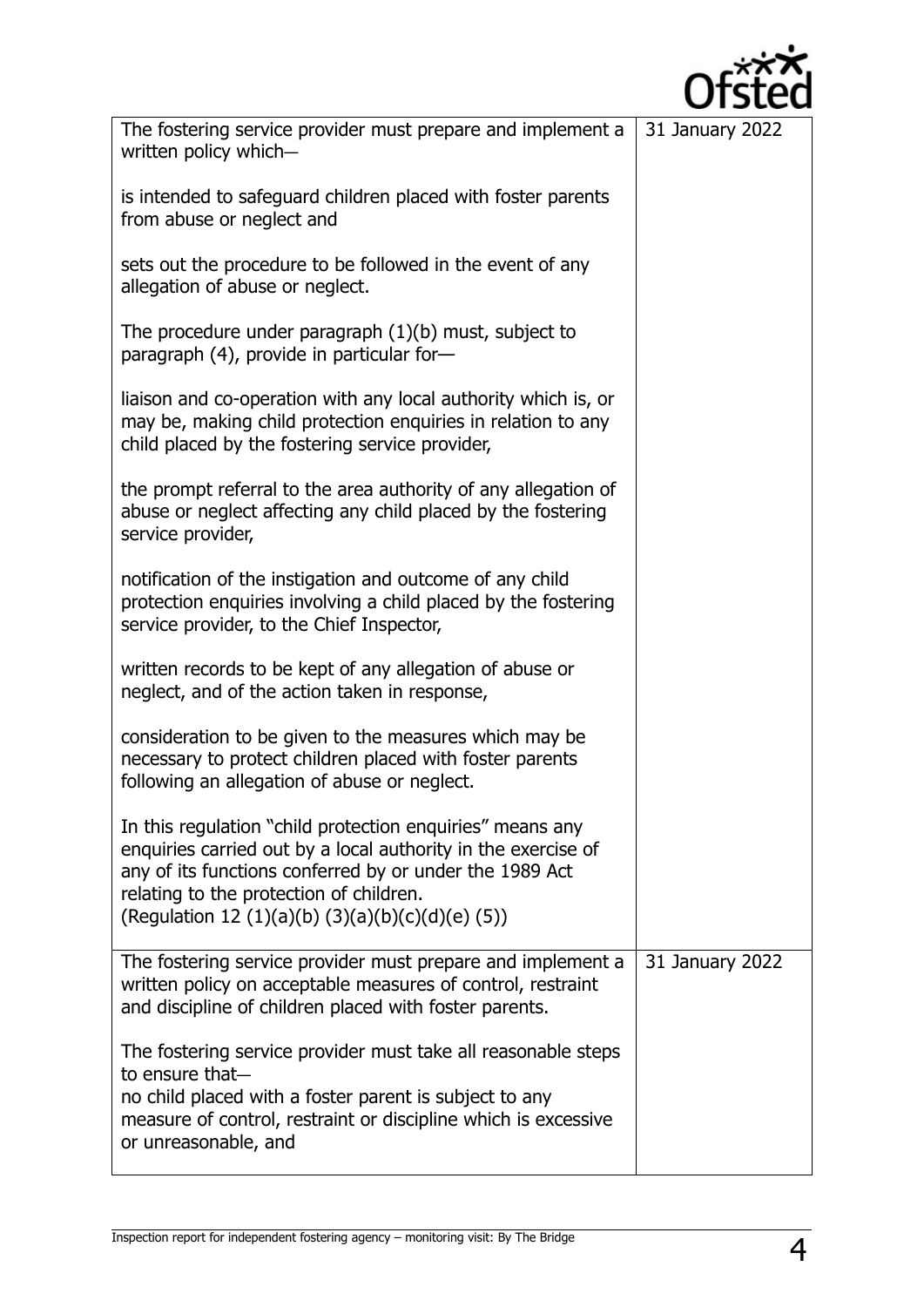

| restraint is used on a child only where it is necessary to                                                                         |                 |
|------------------------------------------------------------------------------------------------------------------------------------|-----------------|
| prevent injury to the child or other persons, or serious<br>damage to property. (Regulation 13 $(1)$ $(2)(b)(c)$ )                 |                 |
|                                                                                                                                    |                 |
| The fostering service provider must review the approval of                                                                         | 31 January 2022 |
| each foster parent in accordance with this regulation.                                                                             |                 |
| A review must take place not more than a year after<br>approval, and thereafter whenever the fostering service                     |                 |
| provider consider it necessary, but at intervals of not more<br>than a year.                                                       |                 |
| When undertaking a review, the fostering service provider<br>$must-$                                                               |                 |
| make such enquiries and obtain such information as they                                                                            |                 |
| consider necessary in order to review whether the foster<br>parent continues to be suitable to be a foster parent and the          |                 |
| foster parent's household continues to be suitable, and                                                                            |                 |
| seek and take into account the views of-                                                                                           |                 |
| any child placed with the foster parent (subject to the child's<br>age and understanding).                                         |                 |
| At the conclusion of the review, the fostering service provider<br>must prepare a written report, setting out whether-             |                 |
| the foster parent continues to be suitable to be a foster<br>parent and the foster parent's household continues to be<br>suitable. |                 |
| (Regulation 28 (1) (2) (3)(a)(b)(ii) (4)(a))                                                                                       |                 |
| In particular, to ensure that 'standards of care' investigations<br>are presented to panel as a stand-alone item.                  |                 |
| If any of the events listed in column 1 of the table in                                                                            | 31 January 2022 |
| Schedule 7 takes place in relation to a fostering agency, the<br>registered person must without delay notify the persons or        |                 |
| bodies indicated in respect of the event in column 2 of the<br>table. (Regulation 36 $(1)$ )                                       |                 |
| The fostering service provider must ensure that all persons<br>employed by them-                                                   | 31 January 2022 |
| receive appropriate training, supervision and appraisal.<br>(Regulation 21 $(4)(a)$ )                                              |                 |
|                                                                                                                                    |                 |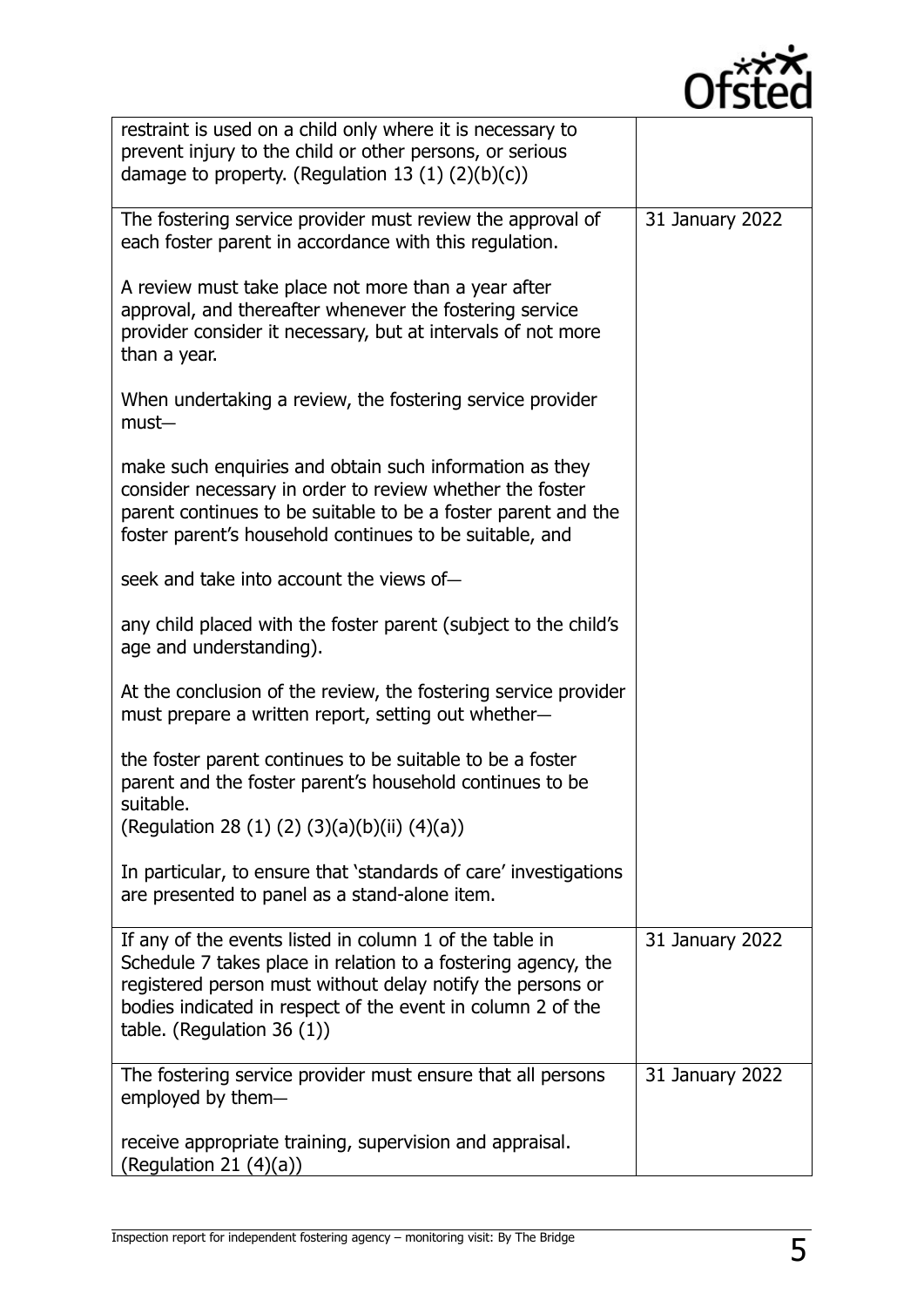

#### **Recommendation**

■ The registered person should ensure that effective leadership of the staff and operation, such that the fostering service is organised, managed and staffed in a manner that delivers the best possible childcare that meets the individual needs of each fostered child and of foster carers. ('Fostering services: national minimum standards', 17.5)

# **Information about this inspection**

The purpose of this visit was to monitor the action taken and the progress made by the independent fostering agency since its last Ofsted inspection.

This inspection was carried out under the Care Standards Act 2000.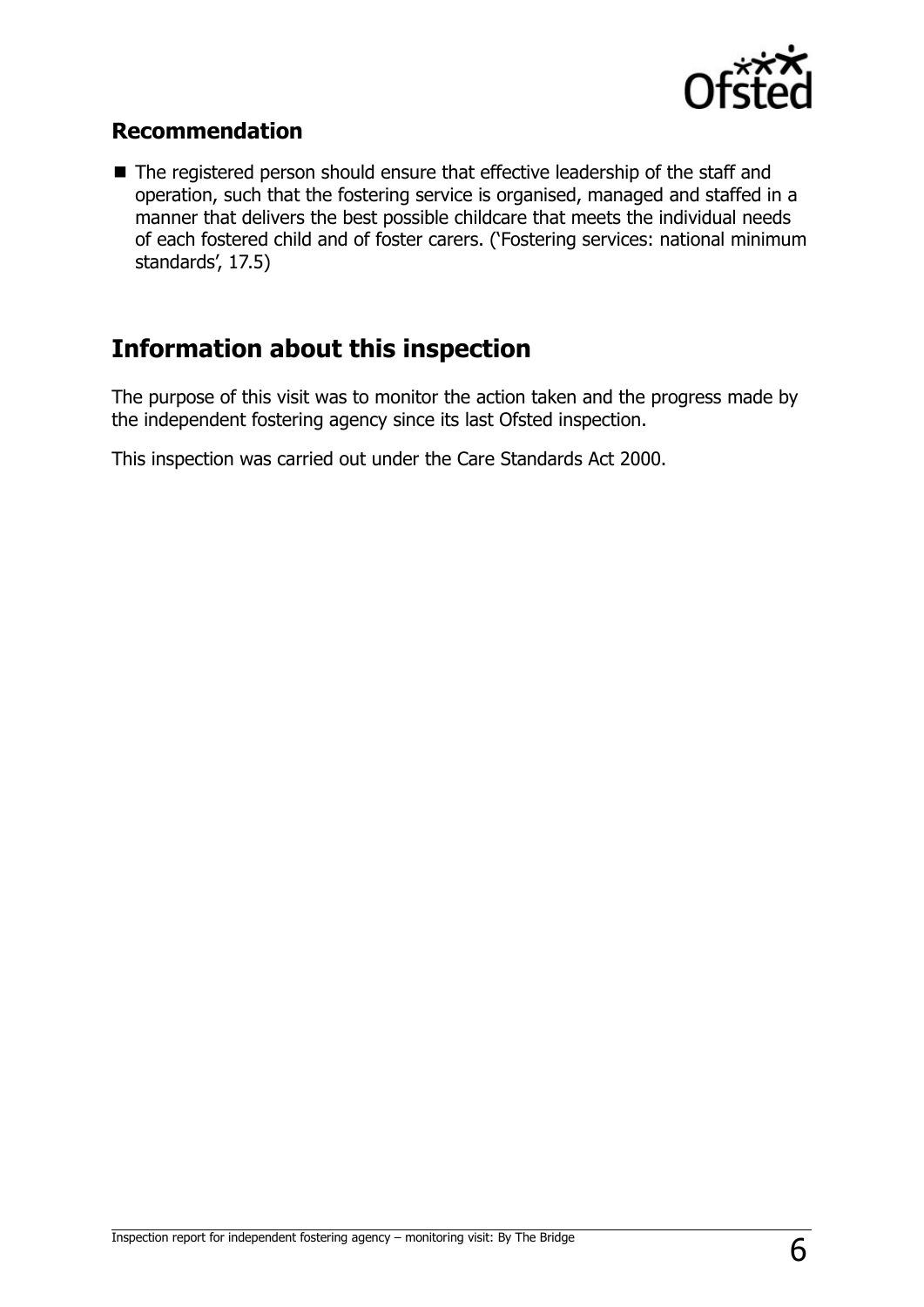

# **Independent fostering agency details**

**Unique reference number:** SC047407

**Registered provider:** By The Bridge Limited

**Registered provider address:** Metropolitan House, 3 Darkes Lane, Potters Bar EN6 1AG

**Responsible individual:** Kevin Bailey

## **Inspectors**

Amanda Harvey, Social Care Inspector Vevene Muhammad, Social Care Inspector